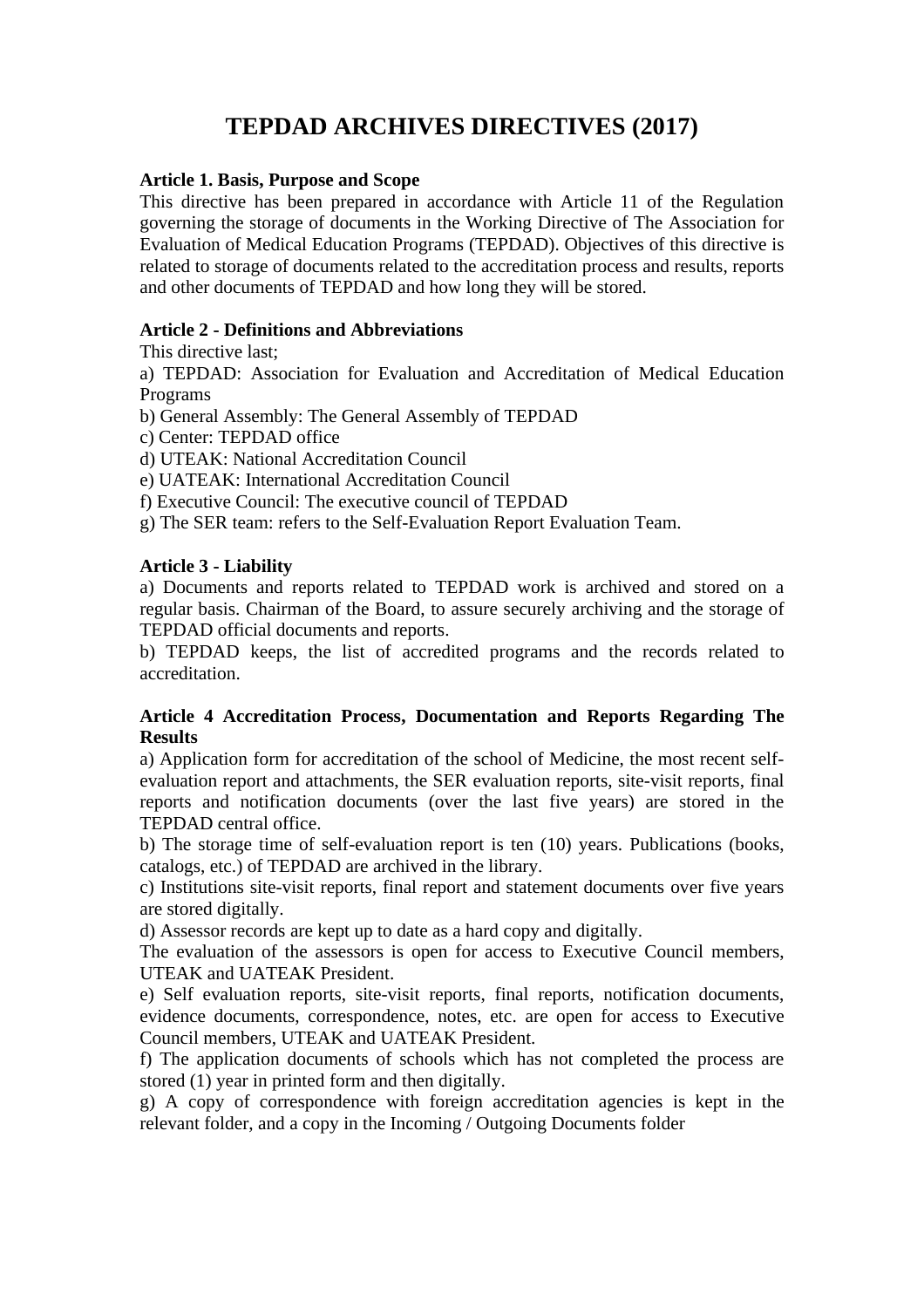# **Article 5. Records of the Personnel**

a) The salaries of employees and those who left the association and their tax records are stored for 10 years,

b) All business applications are stored for three (3) year period

c) Social security records are stored for the permanent employees

### **Article 6: Training Records**

Records related to training activities are stored electronically.

### **Article 7: Records of the Association**

a) The meeting minutes of General Assembly, Executive Council, UTEAK, UATEAK and their Commissions, and bylaws, operating regulations, lease agreements, records and other corporate documents are stored permanently in print or electronic media.

b) Membership documents of professional associations and other legal entities are stored permanently.

c) Contracts, rental payment records, insurance policies, construction and modification records are stored electronically.

d) All the documents sent from TEPDAD or coming to TEPDAD are stored in Incoming / Outgoing Documents folder.

e) Application of members are stored in a separate folder. Information of the members are also stored digitally.

## **Article 8. Financial Resources**

a) The Association books, audit reports, accounting records, annual financial reports, purchase records and tax documents are stored in separate folders.

b) Banking and accounting records, canceled checks, debits and electronic payment records are stored for ten years.

#### **Article 9. Archive Security and Access**

Archive records on accreditation can be accessed by the members with the approval of the President. The President has the authority to give permission for access to the archives by those other than executives of TEPDAD. The list of those who has given the permission to access the archives is recorded.

# **Article 10. Duplication and Lending**

a) Documents and reports related to the accreditation process and results can not be shared with third parties and institutions.

b) The original documents and reports in the archives can not be taken outside the TEPDAD Central office for any reason whatsoever. However, the State, if requires information for protection of the community rights information can be given to the experts appointed by the court for legal purposes.

c) Reproduction of archived documents to be used in various activities of the association is subject to the permission of the President.